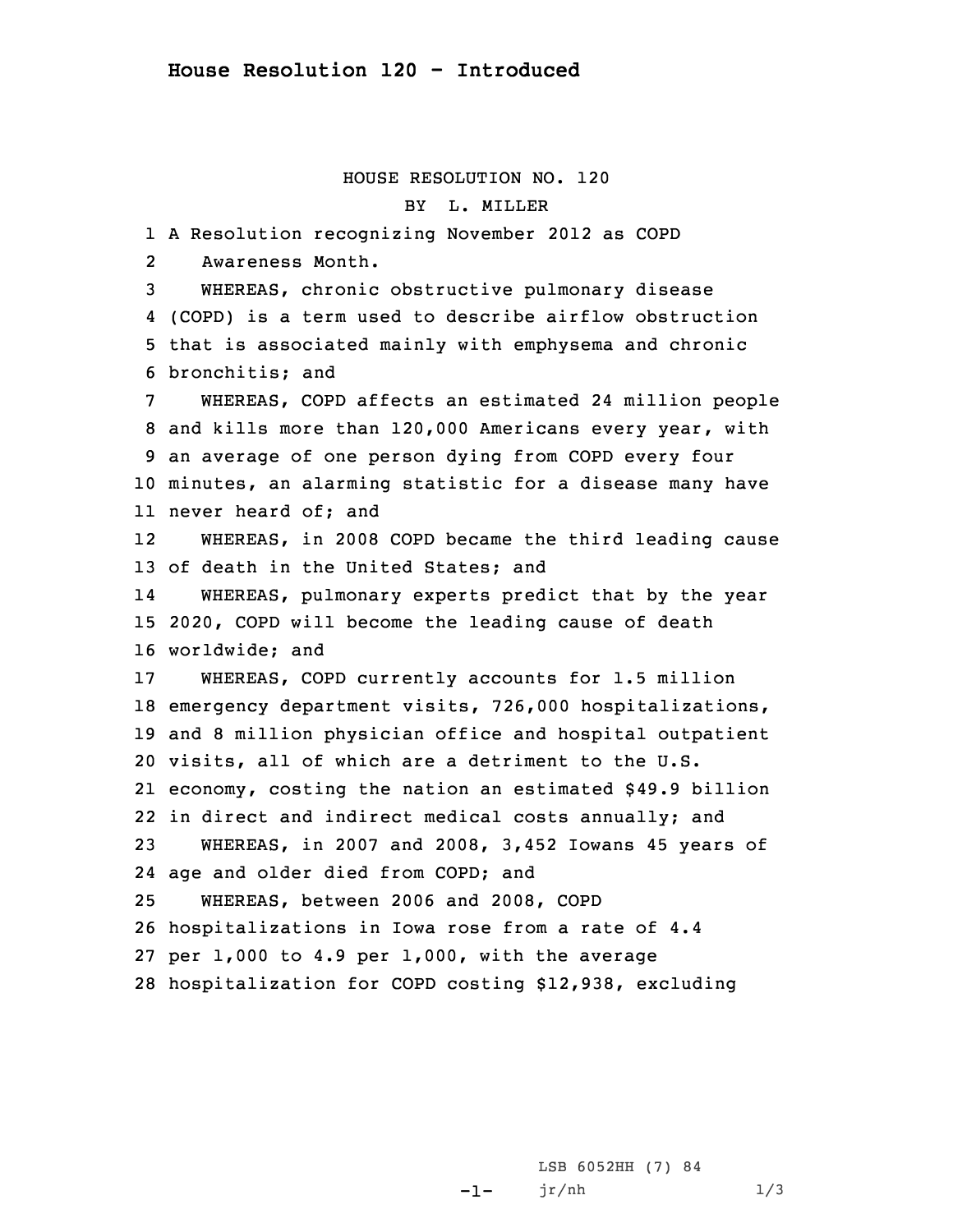1 professional fees, in 2008; and

2 WHEREAS, the American Lung Association in Iowa is implementing the Iowa COPD Strategic Plan, <sup>a</sup> statewide effort to increase early detection, improve care and treatment, and prevent and reduce the prevalence of the disease; and

 WHEREAS, research has identified <sup>a</sup> hereditary protein deficiency called Alpha-1 Antitrypsin which predisposes people to developing COPD, even without exposure to smoking or environmental triggers; and 11 WHEREAS, recently the death rate for women with COPD has surpassed the death rate of men with COPD, with women over the age of 40 being the fastest-growing segment of the population developing this irreversible disease, due in large part to the equalization of opportunities for men and women to smoke over the past several generations; and

 WHEREAS, spirometry testing and medical treatments exist to address symptom relief and possibly slow the progression of the disease, but there is currently no cure for COPD; and

22 WHEREAS, until there is <sup>a</sup> cure, the best approaches to preventing COPD and its considerable health, societal, and mortality impacts lie with education, awareness, and expanded delivery of detection and management protocols; NOW THEREFORE,

 BE IT RESOLVED BY THE HOUSE OF REPRESENTATIVES, That the House of Representatives recognizes the month of November 2012 as COPD Awareness Month in the State of Iowa in recognition of this deadly disease and its

> $-2-$ LSB 6052HH (7) 84 jr/nh 2/3